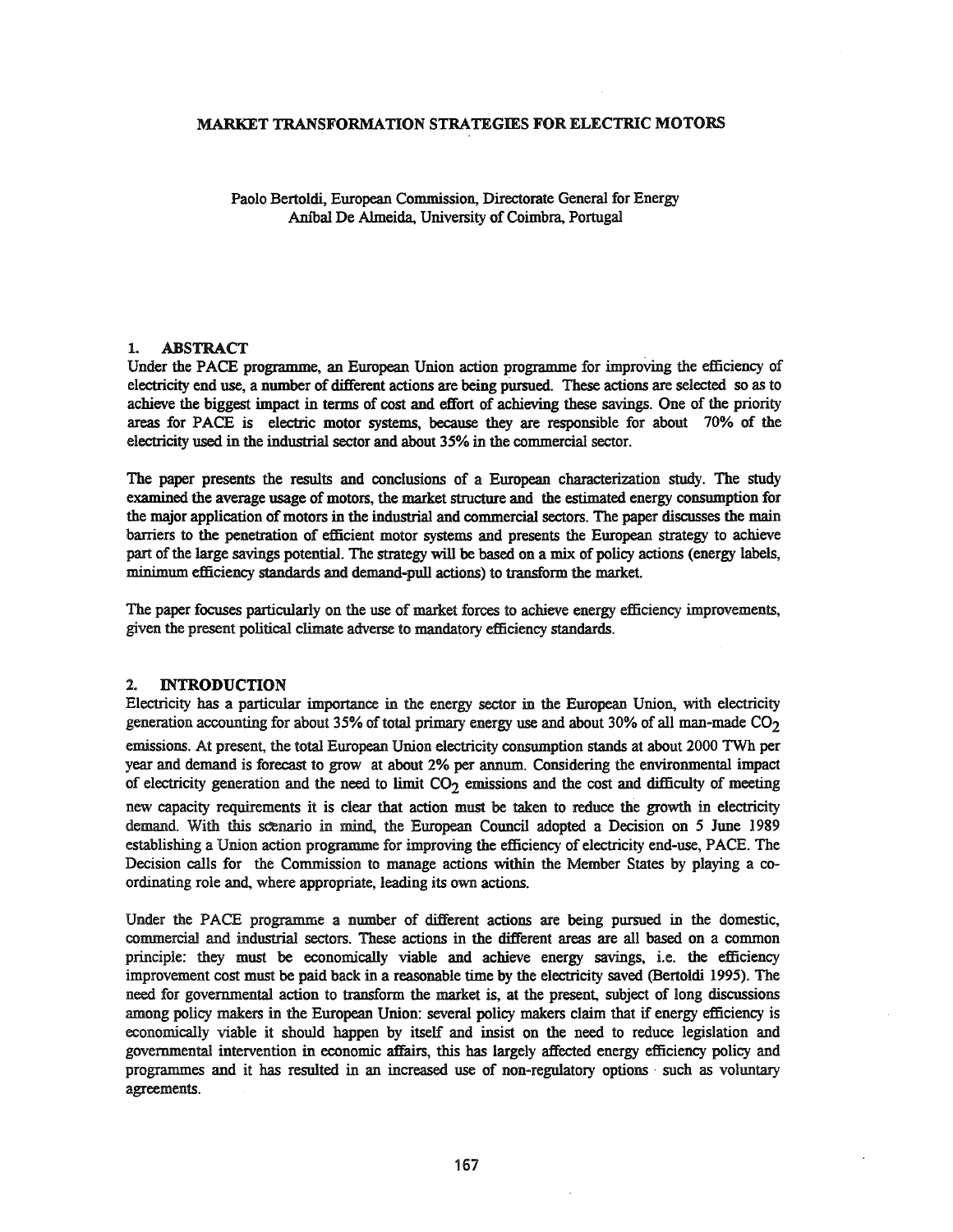This paper focuses on policy options and measures to transform the market and foster the penetration of more efficient electric motors. Although motors convert at least 80% of their electrical input into useful mechanical energy and thus can be seen as efficient compared to other electrical loads such as lighting, if their efficiency is raised by optimised motor designs by <sup>a</sup> few percentage points it will result in large energy savings. This is due to the large amount of energy that is transformed in electrical motors, typically about half of the electricity consumption in industrialised countries. Lighting by comparison accounts only for just 10% of the EU's electricity consumption.

To identify the present load of electric motors in the tertiary and industrial sectors and to help design a European strategy to promote energy efficient electric motors, a comprehensive study (University of Coimbra, 1996) has been carried out for the European Commission and presented at the recent International Conference on Energy Efficiency Improvements in Electric Motors (Lisbon., October 1996).

# 3. **THE MOTOR** SYSTEM

Motor systems are composed of several parts such as the speed controller, the electric motor, the gearbox, the transmission system and the end-use device (e.g. fan, compressor, pump, etc.). Although larger energy savings can be achieved by looking at the system and in particular through the use of variable-speed drives, the present paper focuses on electric motors as the first step to improve efficiency in motor systems. This is because in the European Union context, the use of variable-speed drives is still very limited (fewer than 10 % of electric motor are driven by variable-speed drives); in addition., the extra cost to install variable-speed drives is much higher compared to the price premium for a more efficient motor. Accordingly, it has been decided to concentrate the initial efforts on the motor itself, while a strategy to increase the penetration of variable-speed drives will be designed during 1997; in addition variable-speed drives would achieve even larger energy savings when driving an efficient motor. The study investigated all the factors which affected the overall motor system efficiency, including system over-sizing, the transmission and mechanical components, the maintenance and commissioning practices.

### 4. THE MOTOR LOAD, THE MARKET STRUCTIJRE AND THE SAVINGS POTENTIAL.

One ofthe first issues to arise when preparing a strategy to improve efficiency is to correctly assess the present consumption of electric motors, both in terms of size and quantity of installed motors, and the efficiency levels of the motors present on the market. Also it is important.to evaluate the structure of the motor market including: the number of manufacturers, the level of imports, and the typical product path from manufacturer to user. The study concentrated on AC three phase squirrel cage induction motors in the range 0.75 KW to 750 KW. since these motors represent about 90% of the total motor electricity consumptian. The motor load in the European Union was in 1992 548 TWh in the industrial sector and 170 TWh in the tertiary sector, i.e. the about 38 % of the total Union electricity consumption. It was estimated that the growth rate of the motor load would be about 1.5% per year in the industrial sector and by 2.2% per year in the tertiary sector up to 2010. Some difficulties were encountered in the estimation of the average number of operating hours for the various sizes of motors and the load profile. The average number of operating hours was calculated from the installed stock data (number and capacity of motors in operation) and data on motors' electricity consumption, assuming an average load factor of 60% and a typical average efficiency by power range. The resulting European Union average number of operating hours, about 2000 hours, seems rather low. One reason for such uncertainty and disparity on electric motors operating hours was the fact that many industries have a substantial number of unused spare motors. Those motors are taken into account in number and power, but they operate only in case of emergency, which means only a few hours per year. As it is extremely important to determine accurately the number of operating hours it has been decided, as part of the Commission's actions towards more efficient motors, to launch some monitoring campaigns on the typical usage of motor (type of load, load profile, number and usage of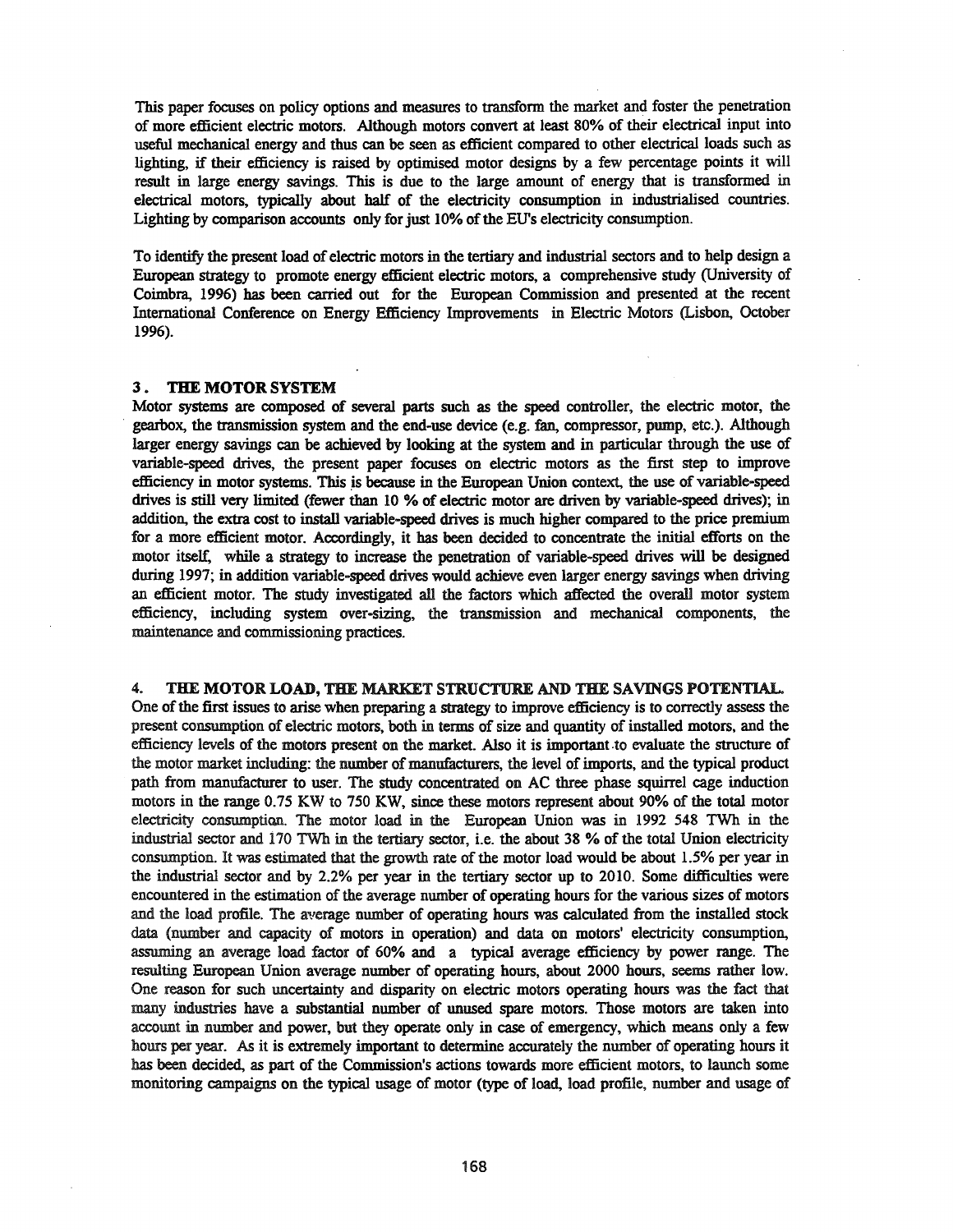savings at low cost for the society. User information could be also effective in shifting the whole energy efficiency distribution curve. To be successful, information schemes need support from national authorities, utilities, system designers and motor distributors. Technology procurement acts on the higher end of the market by accelerating the penetration of products into the market place (Nilsson 1992; Nilsson 1994; Geller 1994; Engleryd 1995). Technology procurement also aims at encouraging new products to meet the demand (in this case for energy efficiency) that existing products on the market are unable to fulfil. The idea is that a group of knowledgeable and influential purchasers, defined as a 'buyers group', formulate product specifications and let producers compete to meet these demands. Technology procurement is part of market-pull activities, characterized by showing manufacturers large potential markets (important buyers) and by providing manufacturers with consistent efficiency targets. It is important to notice that in the European context, 'buyers group' can be constituted both by 'final' owners/users of motors or by any intermediate 'actor' (e.g. OEM, retailers, etc.) in the product path from manufacturers to final users. Financial incentives, grants etc. are not part of the PACE 'tool box', because they are more effective when implemented at national or local level and, indeed, some actions have been carried out by utilities in Member States.

### Test methods

One ofthe problems besetting energy efficient motors is that there is no generally agreed definition of what constitutes a 'high efficiency motor'. Moreover there is still some differences in the method of testing motor efficiencies. There are two main test standards, lEC34-2, used mainly in Europe, and IEEE112, used in the US. Although the lEC method is easy to use, it overestimates efficiencies by up to 2% for machines smaller than 10 kW and underestimates them slightly for machines larger than 700 kW. The IEEE method is more accurate, but is not perfect either since it relies on the accuracy of the torque transducer. There can be a 4% variation between efficiencies determined using the lEC and IEEE methods. The key problem for the IEC method is how to take account of stray load losses in the motor. All losses can be calculated, except for stray load loss. The lEC standard assumes that stray losses amount to 0.5% of a machine's input, but this is inaccurate, especially for small motors. The Commission agreed with experts that lEC34-2 needs urgent revision and accordingly it asked CENELEC, the European standardization body, to draw up a new efficiency standard using the lEEE procedures as a basis for this revision. Once the new measurement standard is adopted, the Commission together with the standardization body will specify efficiency levels to be met by motors to be designated as 'high efficiency motors'. This will offer a common European base for incentives schemes.

#### Labelling

Labelling helps to bridge the information gap to consumers about motor performance. Labelling also increases competition among manufacturers to raise the efficiency over the whole motor range. Motor testing and labelling can help consumers to make informed choices about motor efficiency. Labelling also helps consumers to compare relative performance against models from other manufacturers. The study indicated that in the European Union the average 'standard' motor can have significantly different efficiencies, depending on the manufacturer. The envisaged European label should contain information about equipment efficiency. As a motor seldom operates at full-load all the time, it would be desirable to have motor efficiency labelling covering also partial load conditions (no-load losses, 25%,50% and 75% load). This information would help to optimise motor selection as a function of the load diagram of the motors. The no-load losses would help to verify if the rewinding work in <sup>a</sup> failed motor is carried out in a proper way.

Motor labels will likely influence the purchase decision maker. Labels can be useful in the used motor market by telling customers the motor's nameplate efficiency when it was new. On the other hand, efficiency information about energy efficient motors, on catalogue listings can be very useful in the new motor market; to this end the European Commission has set up a database with all the catalogue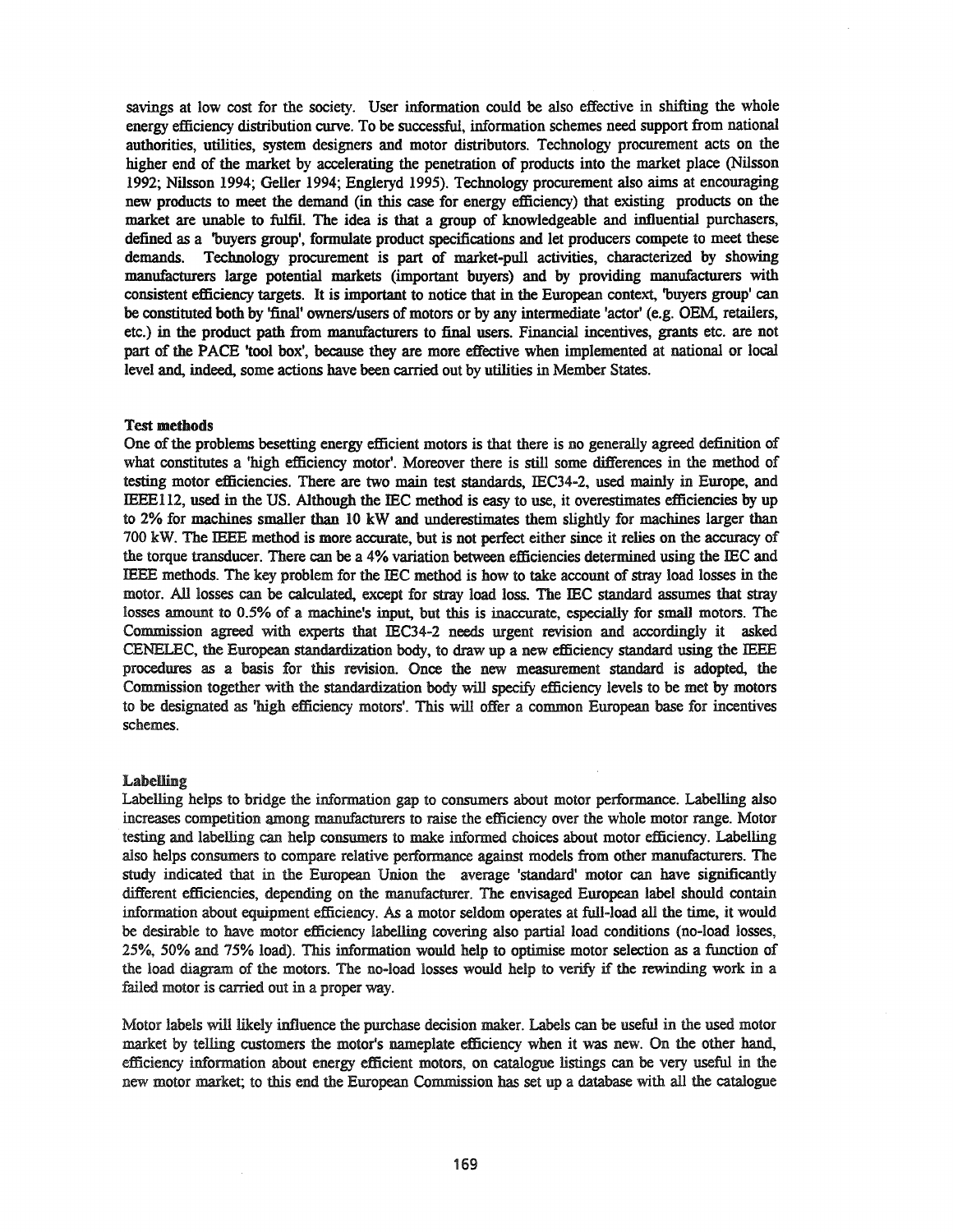## 7. CONCLUSIONS

This paper has presented the results of the study undertaken in the European Union under the PACE programme for the promotion of efficient motor systems. A variety of different policy options have been investigated and a strategy has been proposed. The paper has illustrated that the current electric motor sold in the Union are still far from the 'economic' optimum energy efficiency level. The potential savings are quite large; the actions described in the paper, if fully implemented, would lead to an electricity savings of about 30 TWh per year by year 2010 or about 1.5% of total Union electricity consumption. This would in turn result in a reduction of 14 Million tonnes of  $CO<sub>2</sub>$  emissions and in a

large positive economic impacts, thus justifying the European Commission's efforts in the promotion of energy efficiency motors.

Although market forces are used whenever possible to contribute to market transformation, some legislative measurers might be needed and, in the case of the European Union, minimum efficiency standards (or an equivalent voluntary agreement) would yield the largest energy savings at the lowest implementation cost

The paper has illustrated that a combination of different policy tools, such as minimum efficiency standards, information campaign and procurement are needed to transform the market and are complementary to each other.

## 8. REFERENCES

1. Bertoldi P. 1995. "European Union energy efficiency policy". Invited speech at the 3rd European Conference on Energy-Efficient Lighting, Newcastle, June 1995.

2. Chiricozzi E., Parasiliti F. P. 1996. "Experience in design optimization of high efficiency induction motors ". Proc International Conference on Energy Efficiency Improvements in Electric Motors, Lisbon,November 1996.

3. Engleryd A. 1995. "Technology procurement as a policy instrument". Swedish National Board for Industrial and Technical Development, Stockholm

4. Geller H., Nadel S. 1994. "Market transformation strategies to promote end-use efficiency". American Council for an Energy-Efficient Economy, Washington, DC.

5. Hirst E., Brown M. 1990. "Closing the efficiency gap : Barriers to the efficient use of energy" Resour., Conserv. Recycl. 3:267-81

6. Nadel S. 1994. "Minimum efficiency standards : options for federal and state action". American Council for an Energy-Efficient Economy, Washington, DC.

7. Nilsson H. 1992. "Market transformation by technology procurement and demonstration". Swedish National Board for Industrial and Technical Development, Stockholm

8. Nilsson H. 1994. "Market transformation. A demand for sustainability". Swedish National Board for Industrial and Technical Development, Stockholm

9. Reddy A.K.N. 1991. "Barriers to improvements in energy efficiency". *Energy Policy 19(7):953-61*

10. Swisher J. 1994. "Dynamics ofappliances energy efficiency in Sweden". *Energy 19(11):113141*